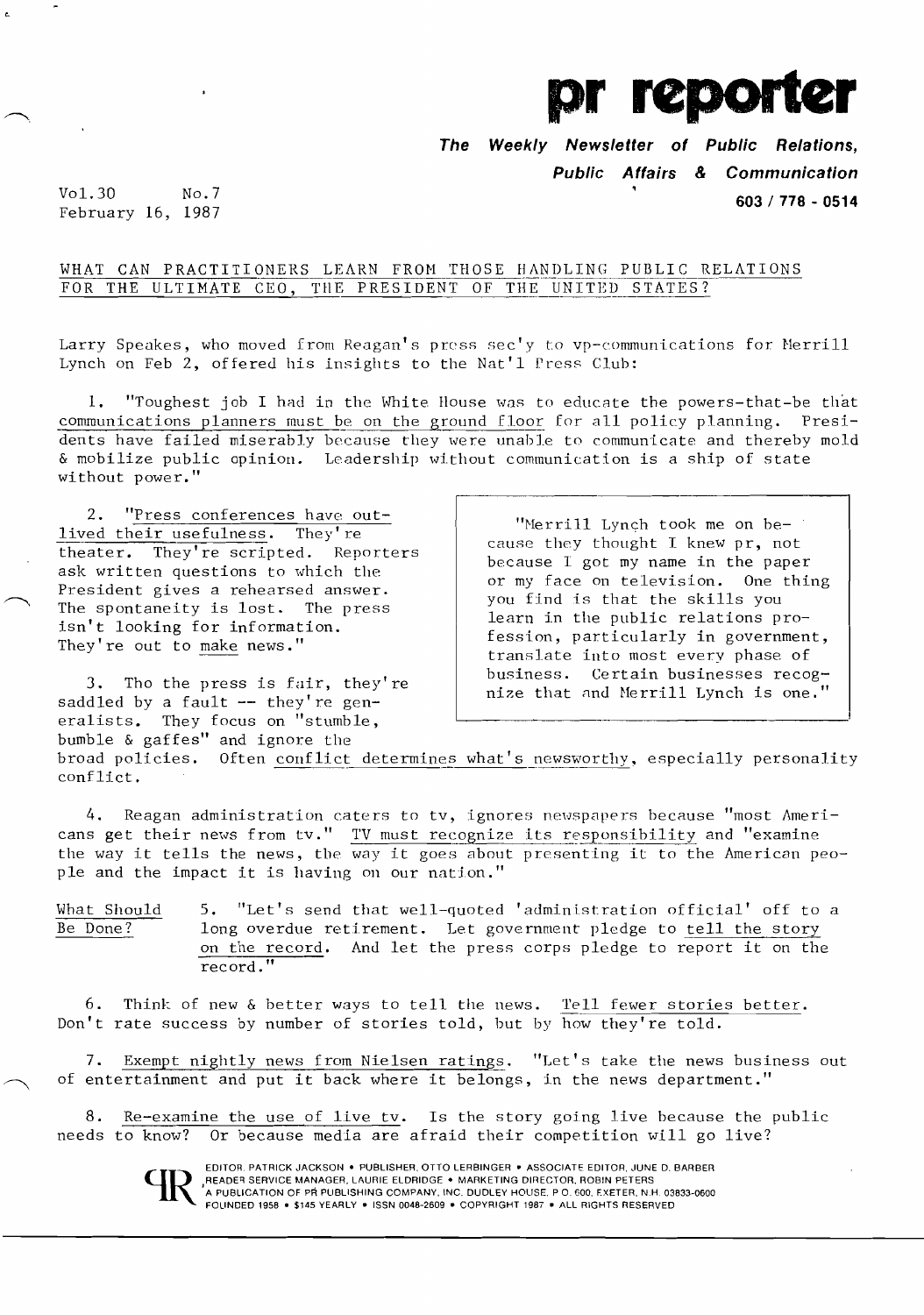9. The President should: a) encourage less secrecy in gov't; b) believe the press sec'y when he says the public won't buy it; c) reinstitute unrehearsed dialogs with the press; d) make news when there is news , don't create it; e) decide policy based on what's good for people, not what's good for tv.

10. For the Office of Communication, long-range planning is about 5 minutes "because everything is coming down the pike at: break-neck speed." There's a need for someone removed from daily operations who can look ahead.

Then There's If one thing characterized Reagan's first administration, it was<br>Pat Buchanan, superb public relations, from strategic planning to execution. Pat Buchanan, superb public relations, from strategic planning to execution.<br>Leaving March 1 Tho elected in '80 with only 24% of Americans voting for him, Tho elected in '80 with only 24% of Americans voting for him, (not even a majority favored him in that 3-way race) it seemed  $100\%$  had. No one dared oppose his initiatives, even when they were dubious  $-$  so skillful were David Gergen, Hike Deaver et a1. They used techniques not seen in

the White House before, like briefing books & a realistic view of media.

Then Pat Buchanan got: the director of communications job -- and showed again what happens when a non-professional manages public relations. For instance, his counterproductive statement that members of Congress who voted against Contra aid would "stand with the communists" was credited with

The lessons here seem to be 1) don't he an ideologue, 2) pr pros must also practice pr with their managerial colleagues, 3) work to forward the boss' agenda & the administration's, not your own.

~~~--------~--------\_.\_--

defeating it. He continually clashed with other administration officials -- in public, or at least in the media. He embarrassed Reagan with his stern defense of South Africa and by saying it's okay to break laws, as Oliver North did, if the cause is justified.

IS YOUR ORGANIZATION JOINING All-out approach was escalated by US Gypsum's<br>"SMOKE-FREE WORKPLACE" TREND? announcement, along with many hospitals & hea announcement, along with many hospitals & healthcare organizations, others. New videotape/work-

book program, "90 Days To A Smoke-Free Workplace," might help. Offers step-by-step instructions for developing & implementing a smoking policy. Divided into 5 modules:

1) assess need, set goals, establish a policy development team & outline its course of action; 2) info gathering -- employee, facilities & policy surveys, labor contracts, existing trouble spots, cost containment; 3) apply info to develop policy & program; 4) how to announce the program, develop support groups, educate employees & monitor the program; 5) measure results in behavioral, bottom-line ways such as improved

Citing clear evidence that secondhand smoke can cause lung cancer in nonsmokers, Dr. C. Everett Koop, Surgeon General, has urged elimination of smoking in the workplace thereby handing employee relations managers another emotional issue.

health of employees, reduced personnel problems, cost savings. (Rent or buy from Bureau of Business Practice, 24 Rope Ferry Road, Waterford, Ct. 06386; 800/243-0876)

Mountain Bell provides a smoke-free workplace for its 2,300 employees. To formulate the policy, a committee of mgmt & non-mgmt, union & non-union employees was formed. "We wanted employee input instead of an edict," says Lou Belmont of company's Albuquerque office. A 2-phase plan banned smoking at all Mountain Bell build-<br>ings. Employees were given time to kick the habit. Support groups were formed to ings. Employees were given time to kick the habit. help. Controversial move had support from 60-70%.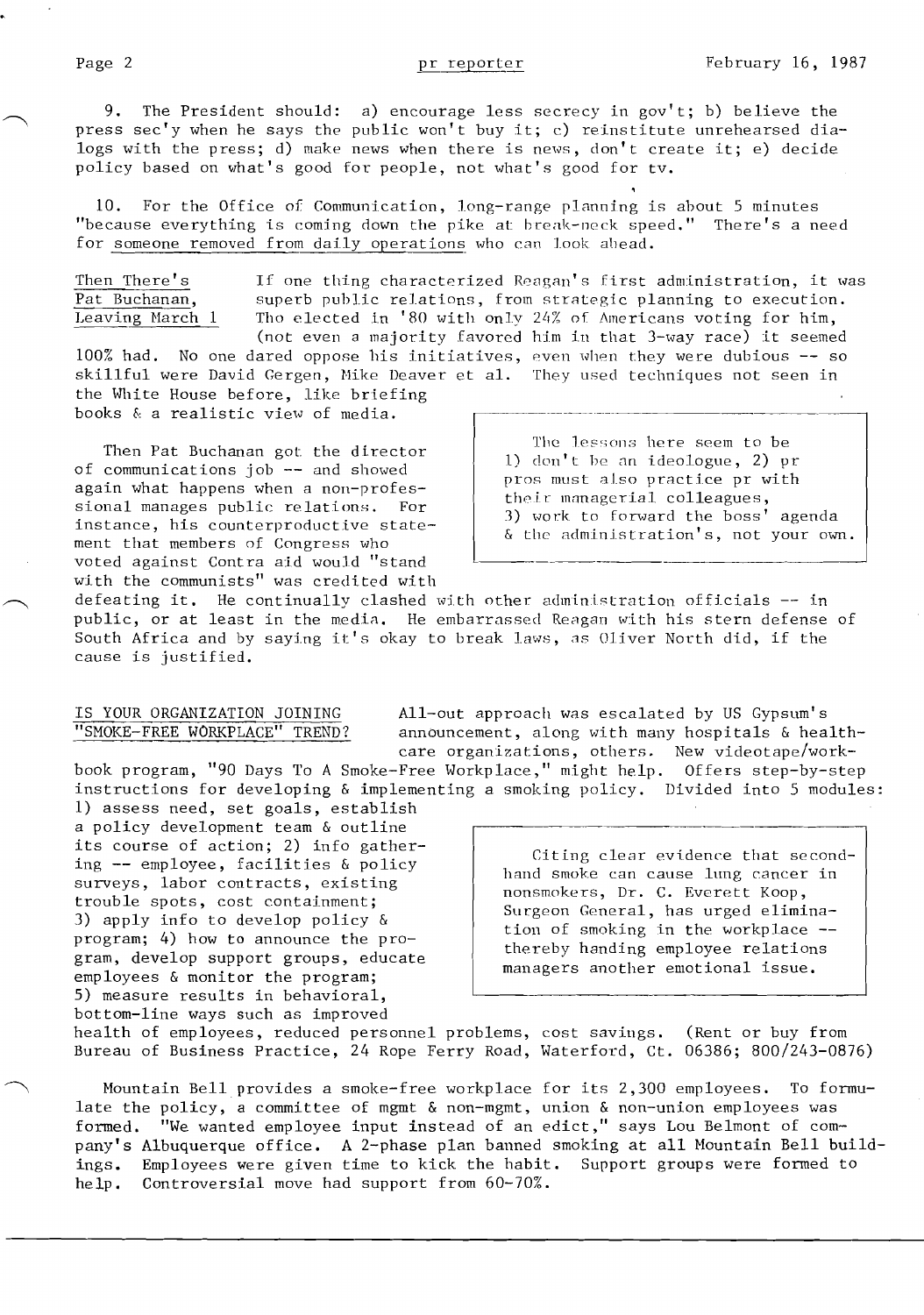PUBLIC RELATIONS IS BECOMING 50 So finds Bill Cantor in his 5th annual read-PUBLIC RELATIONS IS BECOMING So finds Bill Cantor in his 5th annual re<br>
MORE SOPHISTICATED, MORE PERVASIVE, ing of the profession's pulse, primarily<br>
KEY JOB OF TOP MANACEMENT from the corporate viewpoint: from the corporate viewpoint:

~IOVERVIE\,J. Economic conditions will continue to force cutbacks in corporate pr staffs. As last year (prr  $1/27/86$ ), corporations will rely more on firms, which are expanding in staff size & range of services. Technology is radically changing the way public relations functions, primarily because of the fractionating of mass audiences. The pace of change is intensifying. So is competition, here  $\&$  abroad.

~IECONOHIC CLUlATE. People are uneasy about the economy. Consumer confidence is slipping. Traditional middle-income group is shrinking. Some retailers are shunning this group; some have already abandoned them in favor of the rich or the poor.

~ICORPORATE PUBLIC RELATIONS. Corporations have cut back on the number of pr people, not programs. Large number of middle mgmt pr jobs have disappeared. Salaries of those remaining have stabilized. Current wave of mergers & acquisitions

has caused many senior pr people to be offered early retirement. Some<br>are offered silver, if not golden, are offered silver, if not golden,<br>
parachutes. Some are going into<br>
freelancing -- a growing career path.<br>
Others are opening counseling firms.<br>  $\begin{bmatrix}\n\text{SALARIES} \\
\text{colld rise by the end of '87 --}\n\text{perhaps by 10%. Medium basic sal-$ Others are opening counseling firms.<br>Since corp pr staffing goes in cycles,<br>rate of hiring will resume probably<br> $\begin{array}{r} \text{pernaps by 10%.} \\ \text{ary remains in the $30,000 - $45,000 \\ \text{range.} \\ \text{Intern 11} \text{m 11} \text{m 11} \text{m 2} \text{m 3} \text{m 6} \text{m 6} \text{m 6$ 

%175,000 before perks, with a few well: increasingly being used by corporations, aggressively pursuing  $\begin{array}{c|c}\n\text{S175,000 before perks, with a few over $200,000.} & \text{Fring} & \text{bending and the one of its 0.}\n\end{array}$ smaller emerging corporations that need to make themselves known. Acqui-

rate of hiring will resume probably less; middle mgmt from \$45,000 to by end of '87, early '88.  $\begin{array}{r} \hline \text{loss, middle mmt from $45,000 to} \\ \text{$80,000; top excess from $85,000 to} \end{array}$ 

sitions by ad agencies continue. Picture has changed dramatically from several years ago. Today there are only a few giant pr firms (mostly owned by publiclyheld ad agencies), just a few privately held independent firms, and a proliferating number of small-to-medium sized firms. The likelihood is that some will merge as the cycle continues.

~INEW DIRECTIONS FOR PUBLIC RELATIONS. Top mgmt is increasingly looking to pr for guidance in handling its complicated relationships. While leaders in pr shift their focus to influencing policy & strategic planning, others continue to concentrate on publicity. Emphasis has shifted to monitoring potentially sensitive issues as they develop and before they become troublesome. It is no longer a matter of which groups to encourage & embrace, but to anticipate & handle numerous concerns among many publics. As the world becomes a "global village," pr grows more sophisticated wor LdwLde . (Copy from Cantor Concern, 171 Madison Avenue, NYC 10016; 212/481-0000)

# USEFUL ITEMS FOR PRACTITIONERS

~IPublicity opportuni ty: Personalities & spokespersons are being sought for the 1987/88 Talk Show Guest Directory. Annual directory, in its 4th year, reviews thousands of potential guests for the media. Listings are free, publisher's case histories show it works. Deadline is March 31. (Details & free Invitation Kit